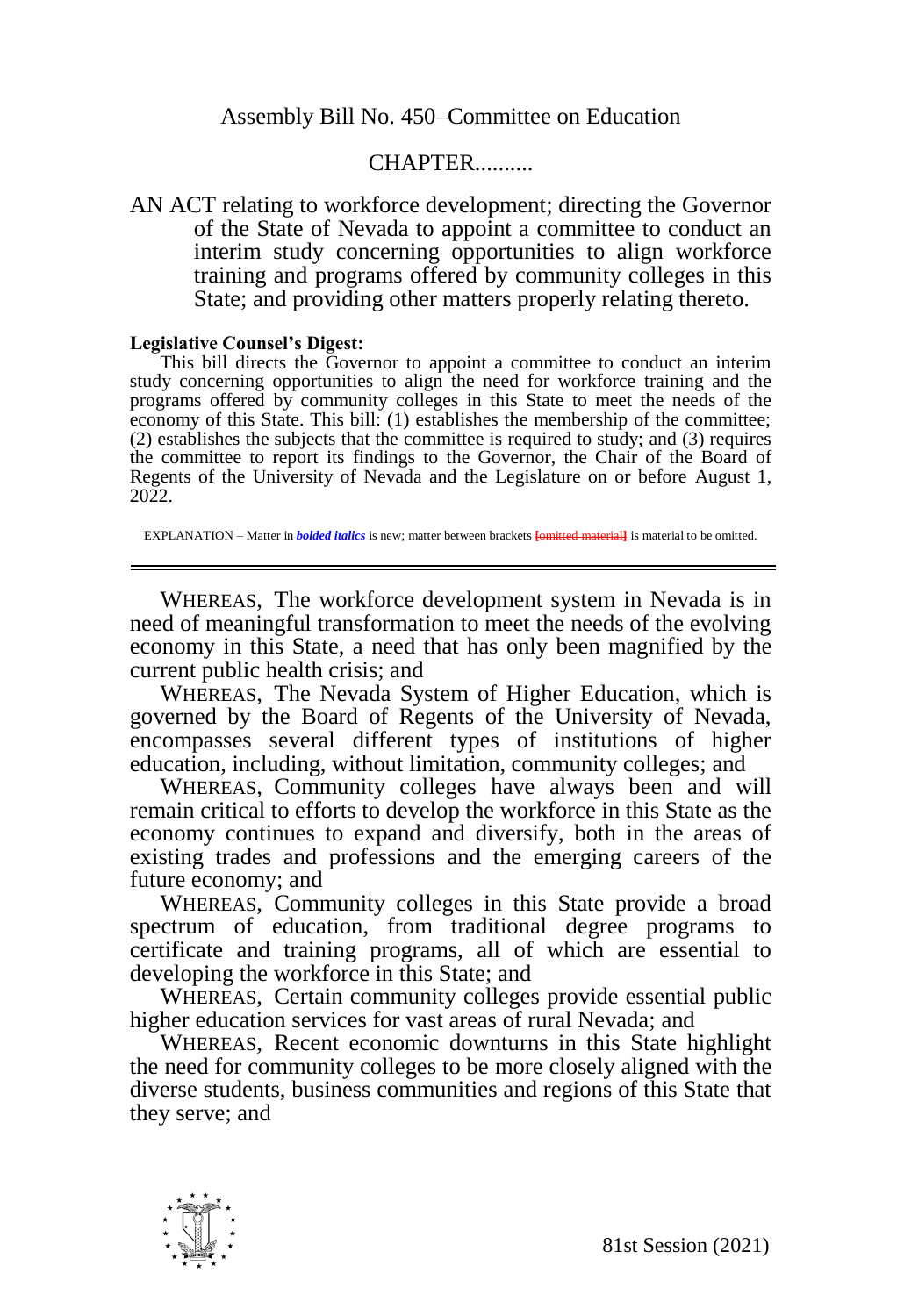WHEREAS, In order to maximize the opportunities offered by community colleges in this State and the expanding economy, Nevada must take a cooperative approach to identifying opportunities for realigning education and training funding, increasing coordination and collaboration among partners within the workforce system and establishing accountability for statewide workforce development going forward; and

WHEREAS, With an evolving state economy and workforce, Nevada must ensure that the higher education funding formula incentivizes the education and training of tomorrow's workforce; and

WHEREAS, It is important to determine whether new methods of coordinating, governing or funding community colleges in this State are necessary to improve and advance the purpose of community colleges in this State; now, therefore,

## THE PEOPLE OF THE STATE OF NEVADA, REPRESENTED IN SENATE AND ASSEMBLY, DO ENACT AS FOLLOWS:

**Section 1.** 1. The Governor of the State of Nevada shall appoint a committee to conduct an interim study concerning opportunities to align the need for workforce training and the programs offered by community colleges to meet the needs of the evolving economy in Nevada. The committee shall analyze the coordinating and governance structures of and funding mechanisms for community colleges in this State to ensure efficient coordination among all of the workforce development partners in Nevada.

2. The committee shall be composed of:

(a) One member who is a representative of the Office of Economic Development;

(b) Three members who are representatives of local chambers of commerce or economic development entities, one of whom must be a representative from northern Nevada and two of whom must be representatives from southern Nevada;

(c) One member who is a representative of a labor organization in this State and who has, or has had, a defined role in a jointly administered apprenticeship program recognized by the State Apprenticeship Council;

(d) The Superintendent of Public Instruction;

(e) The Chancellor of the Nevada System of Higher Education; and

(f) One member who is a president of a community college in the Nevada System of Higher Education.

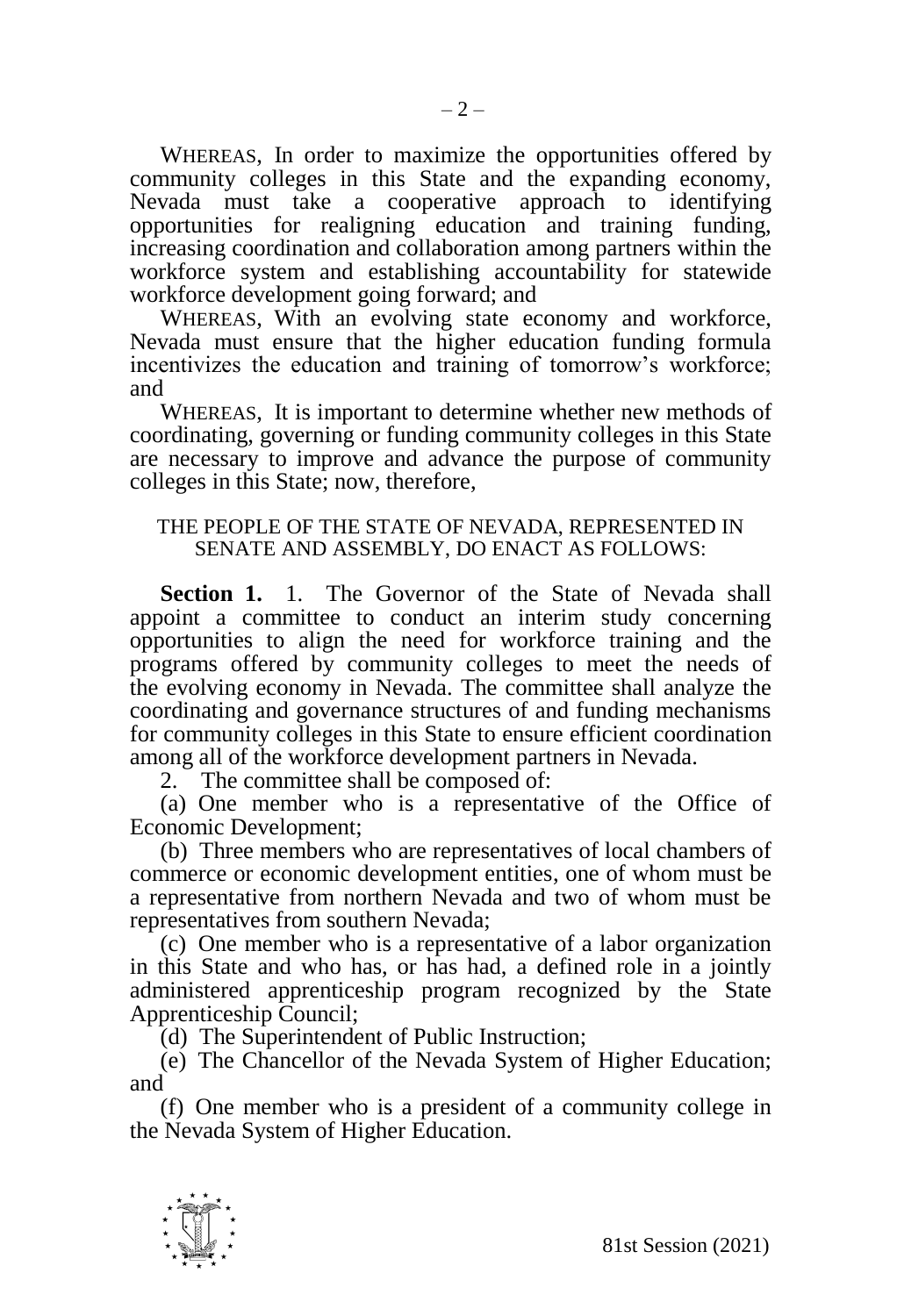3. The Chancellor of the Nevada System of Higher Education and one representative from private industry shall serve as co-chairs of the committee.

4. The co-chairs of the committee may jointly create and appoint subcommittees, if necessary, to achieve the mission of the committee.

5. Members of the committee serve without compensation and are not entitled to any per diem.

6. The committee shall consult with and solicit input from persons and organizations, including, without limitation, the Association of Governing Boards of Universities and Colleges, the American Association of Community Colleges and the National Association of System Heads, with expertise in matters relevant to the coordinating and governing structures of and funding methods for community colleges in this State.

7. In conducting its study, the committee shall review and examine areas that include, without limitation, the following:

(a) National best practices of governance of and funding for community colleges;

(b) Effective relationships among local school districts, workforce development and community colleges, including, without limitation, any recommendations concerning how this State can strengthen such relationships to improve student achievement;

(c) Effective relationships between business and industry and community colleges, including, without limitation, any recommendations concerning how this State can strengthen such relationships to better prepare students for entry into the workforce;

(d) The mission of each community college in this State, which must include a determination of whether, over the 10-year period immediately preceding the review, the mission of the community college has changed and whether changes to the academic programs of the community college have enhanced or undermined that mission; and

(e) Other matters that are necessary to fulfill the mission of the committee, as determined by the co-chairs.

8. The committee shall submit a report of its findings, including, without limitation, any proposed changes to the coordinating and governance structures of or funding methods for community colleges in this State and any recommendations for legislation to the Governor of the State of Nevada, the Chair of the Board of Regents of the University of Nevada and the Director of the Legislative Counsel Bureau not later than August 1, 2022, for transmittal to the 82nd Session of the Nevada Legislature.